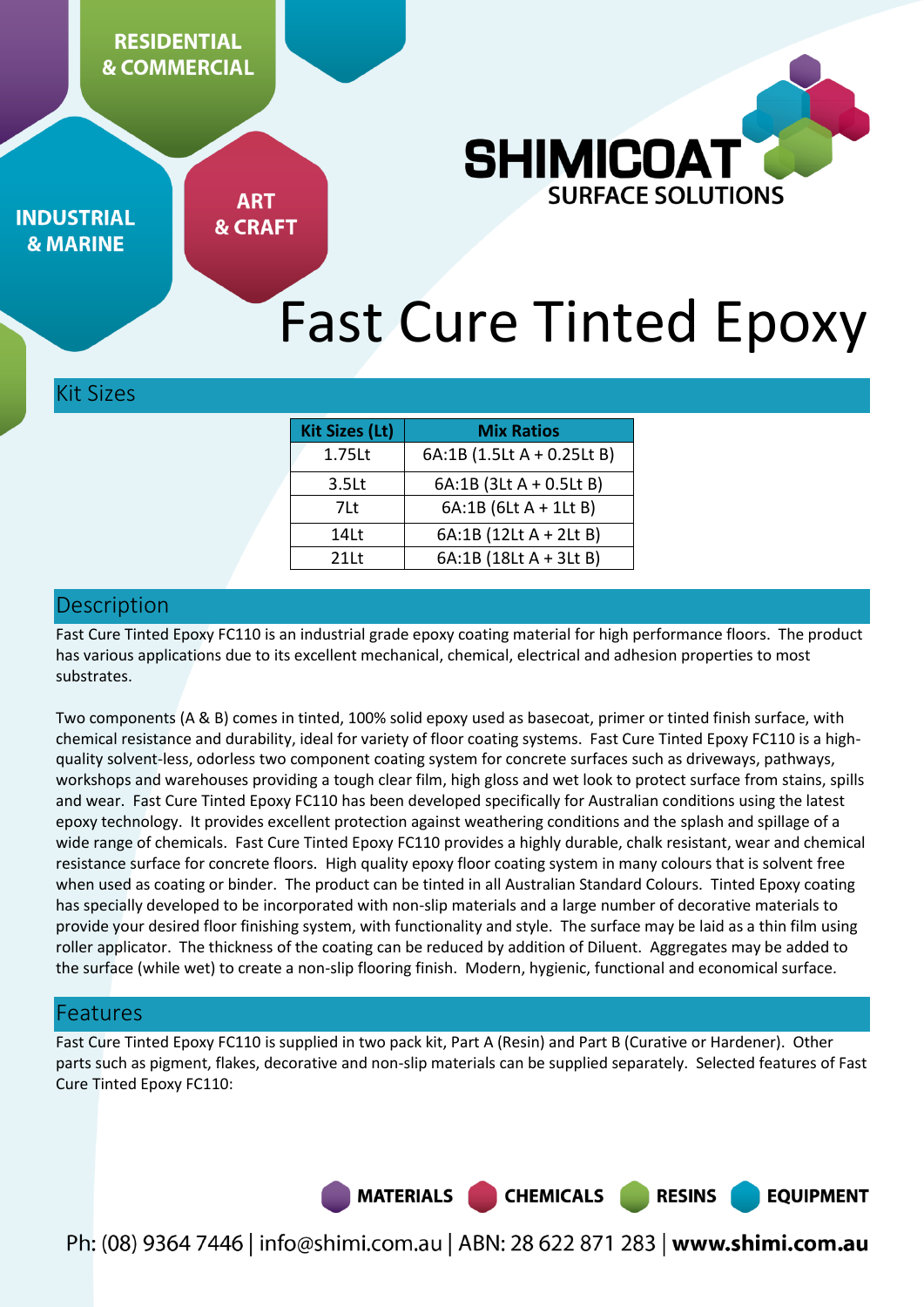

Suitable for Flake Flooring systems, see SHIMI

Superior Chemical Resistant Finished surface

Solvent Free (Unless you apply Diluent for

Engineered formulation for trafficable area

Available with a wide range of Flakes for

Ideally compatible for Non-Slip Flooring

DIY Friendly, easy to apply and curable over a

FLAKE flooring system.

Excellent UV stability

with high mechanical strength

wide range of temperature

decorative concrete

System.

thickness control)

- Modern, Hygiene, Functional and Economical.
- Heavy duty clear or pigmented coating for concrete and polished concrete floors.
- Highly resistant to chemical attack and pedestrian or vehicular traffic.
- Can be used in conjunction with graded aggregates to produce durable decorative floor finishes.
- Long lasting and easily maintained with good resistance to a wide range of domestic and commercial chemicals.
- Solvent free when used as a clear unpigmented coating or binder.
- Outstanding water resistance.
- Seamless, easy to clean and maintain.

# Colour Chart

Standard Colours:

- White N14
- Black N61
- Neutral Grey N23
- Dark Grey N64
- Cream Y34
- Charcoal B64
- Terracotta R52
- Bright Blue B23
- Dark Brown X65

**EQUIPMENT** 

SHIMICOAT offers all Australian Standard AS2700 Colours, consisting of 206 colours. Please contact SHIMICOAT office for your custom design tint. Extra charges may apply.

## Coverage

1L covers approximately 5sqm per coat, depend on the conditions of the surface. First coat usually consumes more. Use of EPODIL (Epoxy Diluent /Thinner), up to 10% is recommended. Dry Film Coat (DFT One Coat): 250microns Dry Film Coat (DFT Multi-Coat 250microns): Up to 5mm (5000microns) 3sqm/Lt at 300microns per coat 5sqm/Lt at 200microns per coat 0.2sqm/Lt at 500micron (Maximum Built Epoxy Matrix)

# Applications

Roller, Brush or Squeegee.

# Dry Time at 25°C

| <b>Pot Life:</b>    | 15 minutes at 25°C                                               |
|---------------------|------------------------------------------------------------------|
| <b>Tack Free:</b>   | Half hours                                                       |
| Thin Film Set:      | 1 Hours (Min, depending on temperature and humidity)             |
| <b>Dry Cured:</b>   | 3-4 hours – Foot Traffic (depending on temperature and humidity) |
| <b>Fully Cured:</b> | 7 days (Vehicle Traffic)                                         |
| Re-Coat:            | 4 Hours Intervals                                                |

MATERIALS CHEMICALS RESINS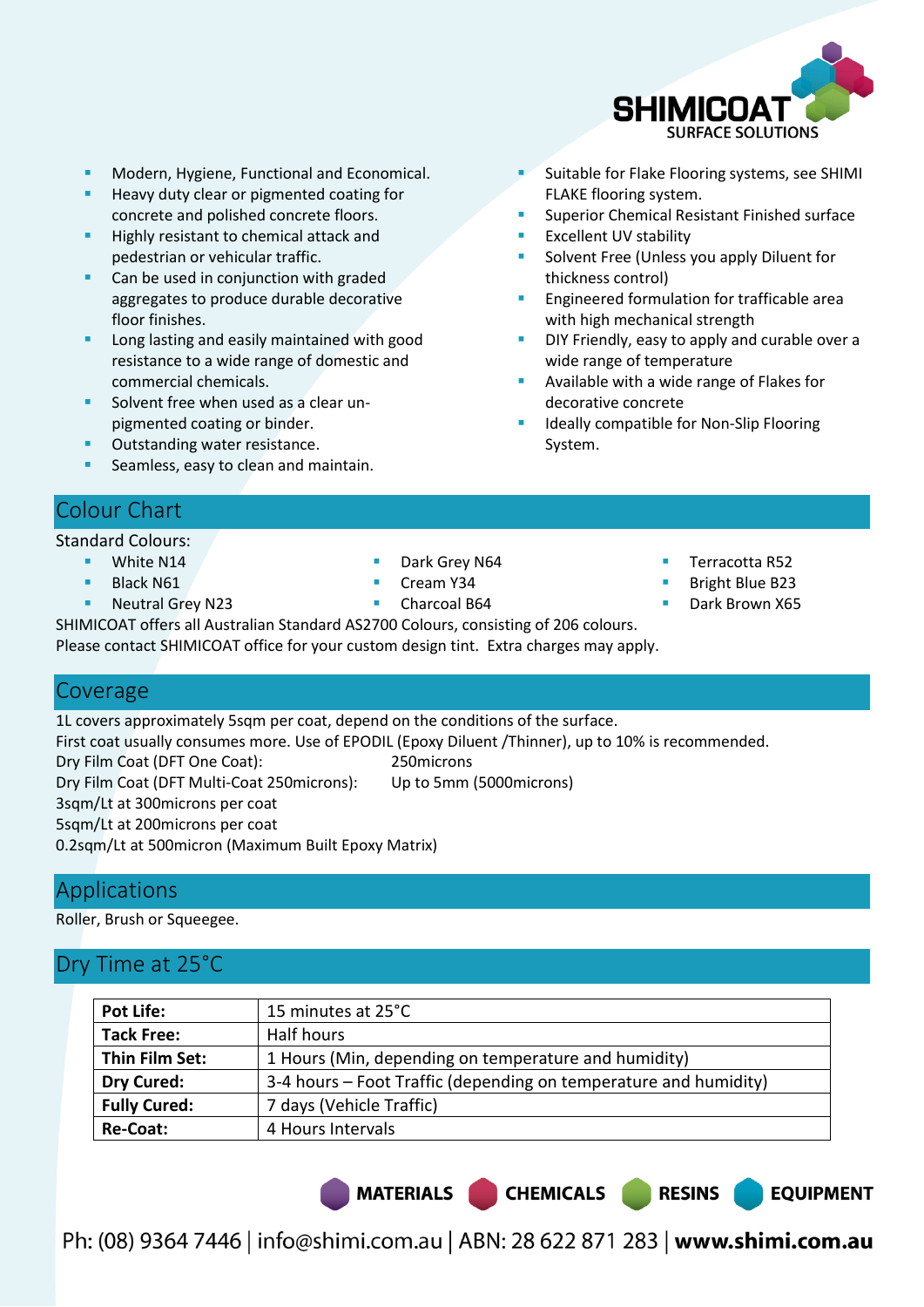

**EQUIPMENT** 

# Clean Up

Thinner & Diluent (Blend of Solvents).

#### Preparations

Clean and dry surface. Ensure surface to be coated is free of all dirt, grease, oil, paint, curing agents and other contaminants. Removal of Oil Contamination by degreaser and alkaline cleaning pressure wash Acid-wash to enhanced surface porosity and etch the surface. Ensure moisture free surface. Allow to completely dry, run Dry Test. Place a piece of plastic over a small area, tape the edges and leave for 1 hour. Remove plastic, if there is no moisture on either surface, concrete is sufficiently dry. Ideally, always consider surface grinding and removal of loose materials. Grinding is always advisable prior to application of all Shimicoat Epoxy products, to maximize adhesion. For further information, please refer to SHIMICOAT Instruction for "Surface Preparations".

### Specifications

Physical & Chemical properties of Tinted Epoxy Premium 105TP:

| <b>Mix Ratios</b>                          | 6A:1B (Volume) or 9A:1B (Weight)                     |
|--------------------------------------------|------------------------------------------------------|
|                                            | For Example: 6Lt of A (9Kg) & 1Lt of B (1Kg)         |
| Pot Life @25°C                             | 15 <sub>min</sub>                                    |
| <b>Colour of Blend</b>                     | Available in All Australian Standard AS 2700 Colours |
| <b>Specific Gravity (SG) of Blend</b>      | 1.4                                                  |
| Low Profile Coverage (Kg/sqm)              | Roller Application (200micron) - 0.2Lt per sqm       |
| Maximum Temperature Surface Exposure (°C)  | 140                                                  |
| <b>Initial Cure Time (Hours)</b>           | 24Hours                                              |
| <b>Ultimate Cure Time (Days)</b>           | 7 Days                                               |
| Compressive strength (ASTM D 695-85)       | $>70$                                                |
| Tensile strength (ASTM D 638-86)           | $>15$                                                |
| Flexural strength (ASTM D 790-86)          | $>15$                                                |
| Hardness shore D (ASTM D2240-86)           | >81                                                  |
| <b>Abrasion Resistance (ASTM D4060-90)</b> | 0.056 g/1000 cycle                                   |

MATERIALS CHEMICALS RESINS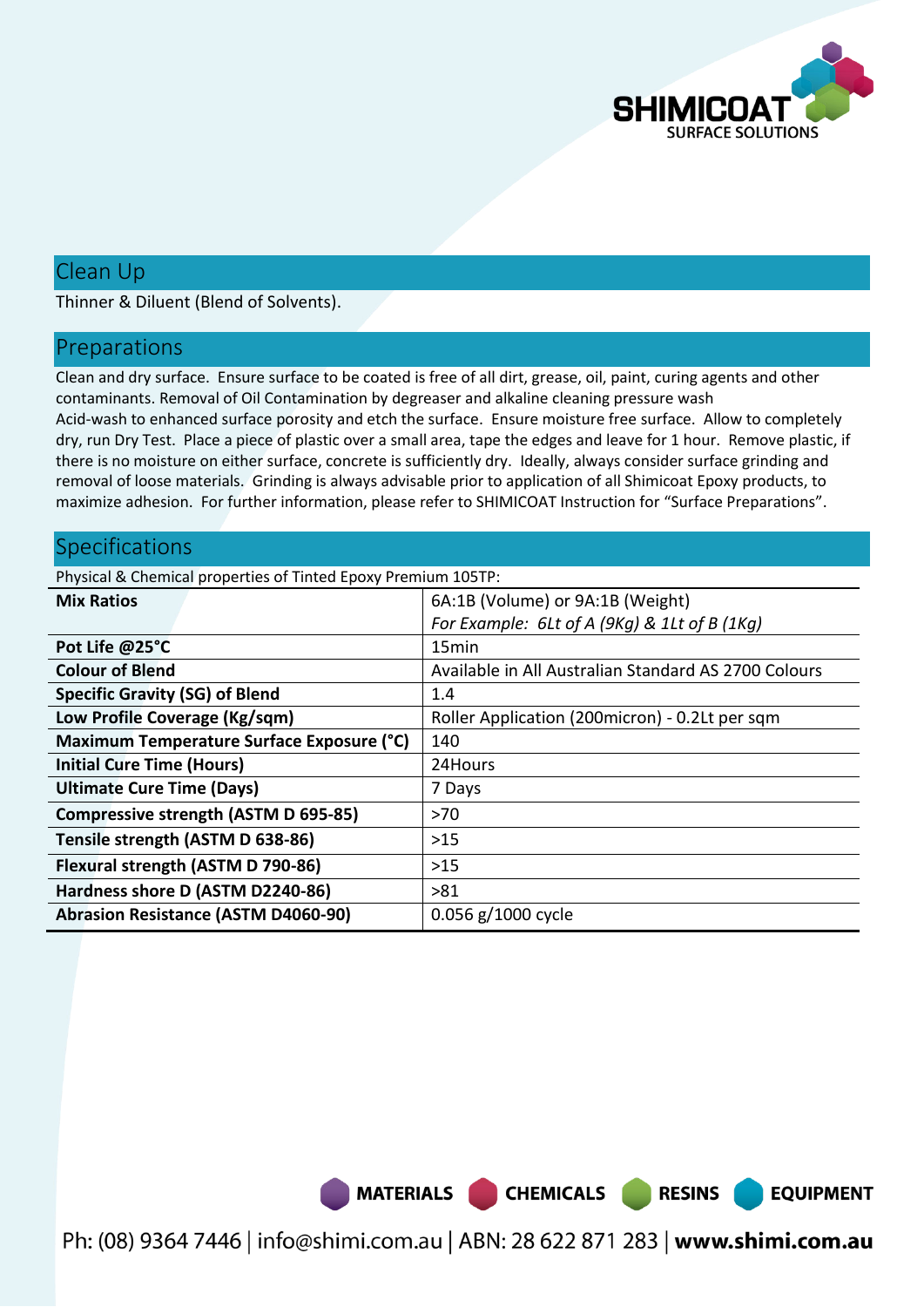

| <b>Medie</b>                 | Reagent                                                             |                                          | Rating           |  |
|------------------------------|---------------------------------------------------------------------|------------------------------------------|------------------|--|
|                              | Hydrochloric Acid                                                   |                                          | B                |  |
|                              | Sulphuric Acid                                                      |                                          | $\overline{C}$   |  |
| Acids                        | Acetic Acid                                                         |                                          | $\mathbf B$      |  |
|                              | Nitric Acid (10% max)                                               |                                          | $\mathcal{C}$    |  |
|                              | Phosphoric Acid (25% max)                                           |                                          | B                |  |
| Sodium Hydroxide             |                                                                     |                                          | $\mathbf B$      |  |
|                              | Ammonium Hydroxide                                                  |                                          | $\boldsymbol{A}$ |  |
| Alkalis                      | Potassium Hydroxide                                                 |                                          | B                |  |
| Sodium Hypochlorite (Bleach) |                                                                     |                                          | $\mathbf{A}$     |  |
|                              | Xylene                                                              |                                          | $\boldsymbol{A}$ |  |
|                              | Methyl Ethyl Ketone (MEK)                                           |                                          | $\overline{C}$   |  |
|                              | Diesel                                                              |                                          | $\mathbf{A}$     |  |
| Solvents                     | Ethanol                                                             |                                          | $\mathbf{A}$     |  |
|                              | Acetone                                                             |                                          | B                |  |
|                              | Kerosene                                                            |                                          | $\boldsymbol{A}$ |  |
|                              | Petrol                                                              |                                          | $\mathbf{A}$     |  |
|                              | Wine & Beer                                                         |                                          | $\boldsymbol{A}$ |  |
| Code                         | <b>Resistance</b>                                                   | <b>Description</b>                       |                  |  |
| Α                            | Excellent                                                           | Suitable for Long term immersion         |                  |  |
| B                            | Good                                                                | Suitable for Short-term immersion (Max 3 |                  |  |
|                              |                                                                     | days)                                    |                  |  |
| C                            | Caution                                                             | Very short contact time is OK, spill and |                  |  |
|                              | splash                                                              |                                          |                  |  |
| D                            | Danger                                                              | Not Recommended                          |                  |  |
|                              | Indicative reference only. Tested in laboratory conditions at 25°C. |                                          |                  |  |

Specific resistance properties of Fast Cure Tinted Epoxy FC110, in harsh chemicals:

Resistance properties of Tinted Epoxy Premium 105TP:

| <b>Heat Resistant</b>   | $140^{\circ}$ C                                                                                     | <b>Alkalis</b>            | <b>Resist Short term</b><br>immersion in all<br>alkalis.                              |
|-------------------------|-----------------------------------------------------------------------------------------------------|---------------------------|---------------------------------------------------------------------------------------|
| <b>Weather Proofing</b> | All Epoxy Coatings<br>may yellow with<br>time. Weatherproof<br>top coat may be used<br>if required. | <b>Salts &amp; Brines</b> | Resist continuous or<br>long-term immersion<br>in all Salts & Brine<br>systems.       |
| <b>Solvents</b>         | Resistant to most<br>hydrocarbon solvents<br>and alcohols.                                          | Water                     | Excellent resist to<br>continuous or long<br>term immersion in<br>fresh & Salt Water. |
| <b>Acids</b>            | Resist splash and<br>spills in all acids.                                                           | <b>Abrasion</b>           | Excellent when fully<br>cured (7 Days)                                                |

MATERIALS CHEMICALS RESINS

**EQUIPMENT**